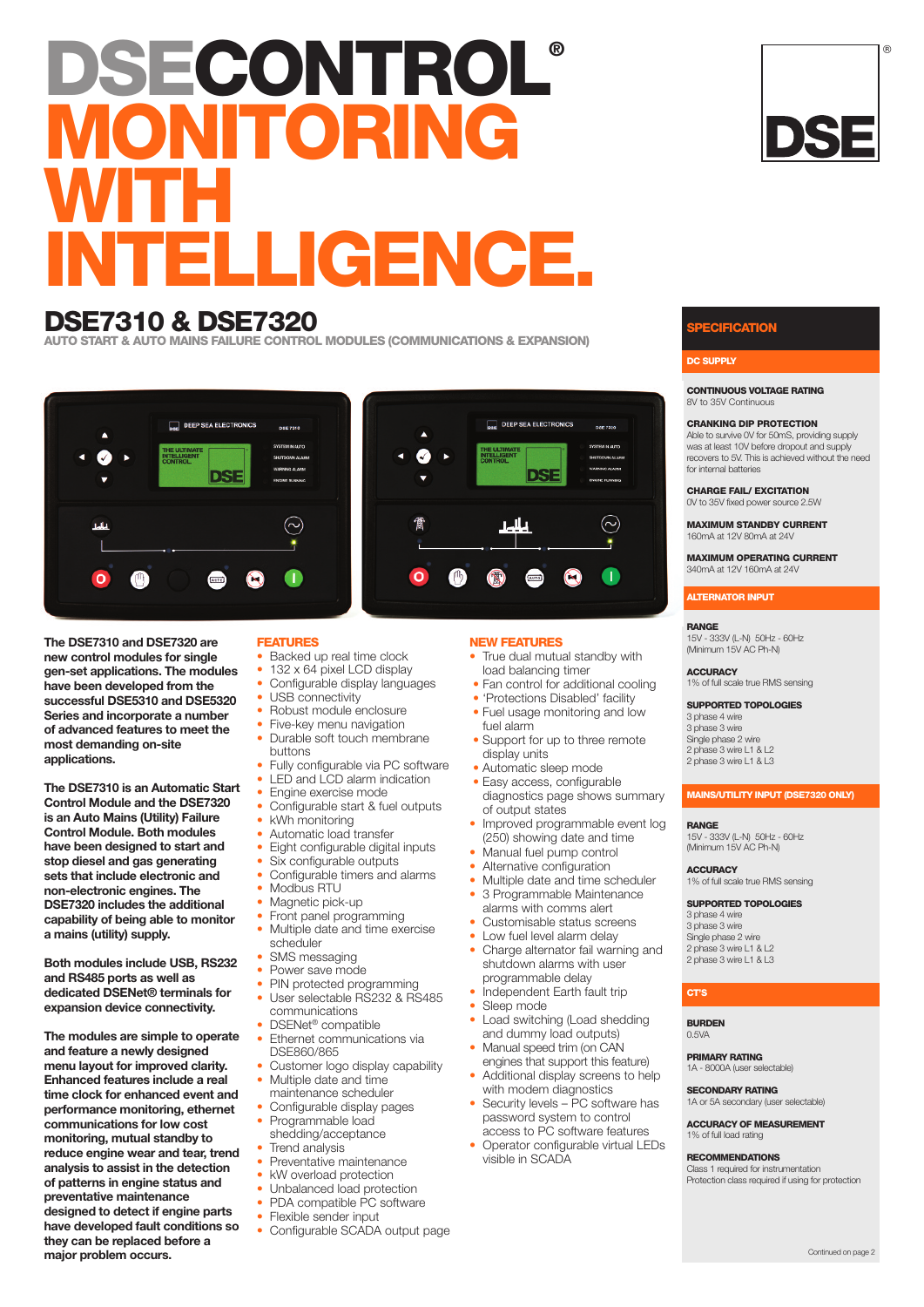#### **ICATION**

#### **MAGNETIC PICKUP**

**VOLTAGE RANGE**

+/- 0.5V minimum (during cranking) to 70V peak

**FREQUENCY RANGE** 10,000 Hz (max)

#### **RELAY OUTPUTS**

**OUTPUT A (FUEL)** 15 Amp DC at supply voltage

**OUTPUT B (START)** 15 Amp DC at supply voltage

**OUTPUTS C & D** 8 Amp 250V Molt free

**AUXILIARY OUTPUTS E,F,G,H** 2 Amp DC at supply voltage

#### **DIMENSIONS**

**OVERALL** 240mm x 181.1mm x 41.7mm 9.4" x 7.1" x 1.6"

**PANEL CUT-OUT** 220mm x 160mm 8.7" x 6.3" Max panel thickness 8mm ( 0.3")

#### **TESTING STANDARDS**

**ELECTRICAL SAFETY/ ELECTROMAGNETIC COMPATIBILITY**

**BS EN 60950** Safety of Information Technology Equipment, including Electrical Business Equipment

**BS EN 61000-6-2** EMC Generic Immunity Standard (Industrial)

**BS EN 61000-6-4** EMC Generic Emission Standard (Industrial)

#### **ENVIRONMENTAL**

**BS EN 60068-2-1** Cold Temperature -30°C

**BS EN 60068-2-2** Hot Temperature +70<sup>o</sup>C

**BS EN60068-2-30 HUMIDITY** Test Db cyclic  $93\%$  RH  $\overset{\circ}{\omega}$  40<sup>o</sup>C for 48 hours

#### **BS EN 60068-2-6 VIBRATION**

10 sweeps at 1 octave/minute in each of 3 major axes 5Hz to 8Hz @ +/-7.5mm constant displacement 8Hz to 500Hz @ 2gn constant acceleration

**BS EN 60068-2-27 SHOCK** 3 half sine shocks in each of 3 major axes 15gn amplitude, 11mS duration

#### **BS EN 60529 DEGREES OF PROTECTION PROVIDED BY ENCLOSURES**

**• IP65** (Front of module when installed into the control panel with the supplied sealing gasket)

## **NEMA RATING (APPROXIMATE)**

**• 12** (Front of module when installed into the control panel with the supplied sealing gasket)



**ELECTRONIC ENGINE CAPABILITY**

#### **BENEFITS**

• 132 x 64 pixel ratio makes information easy to read

- Real time clock provides accurate event logging
- PC software is license free
- Set maintenance periods can be configured to maintain optimum engine performance
- Ethernet communications provides advanced remote monitoring at low cost
- Modules can be integrated into building management systems
- Preventative maintenance avoids expensive engine down time • Advanced PCB layout ensures high reliability<br>• Robust design
- Robust design
- Extensive performance monitoring

#### **OPERATION**

The modules are operated via the START, STOP, AUTO and MANUAL soft touch membrane buttons on the front panel. The DSE7320 also has a TEST button. Both modules include load switch buttons. The main menu system is accessed using the five navigation buttons to the left of the LCD display.

#### **CONFIGURATION**

The modules can be configured using the front panel buttons or by using the PC software and a USB lead.

#### **COMMUNICATIONS**

The DSE7310 & DSE7320 have a number of different communication capabilities

#### **SMS Messaging**

When the module detects an alarm condition, it has the ability to send an SMS message to a dedicated mobile number (s), notifying an engineer of the exact time, date and reason why the engine failed (GSM Modem and SIM Card required).

#### **Remote Communications**

When the module detects an alarm state, it dials out to a PC notifying the user of the condition (Modem required).

#### **Remote Control**

The module can be controlled remotely using either a GSM Modem, Ethernet via DSE860/865 or via RS485. Using a modem allows the module to be controlled from any distance. Using RS485 limits the distance to 1km (0.6 miles).

#### **Building Management**

The module has been designed to be integrated into new and existing building management systems, using RS485.

#### **PC Software**

The module has the ability to be configured and monitored from a remote PC, using the PC software and a USB lead.

#### **INPUTS & OUTPUTS**

Analogue inputs are provided for oil pressure, coolant temperature and fuel level. These connect to conventional engine mounted resistive sender units to provide accurate monitoring and protection facilities. They can also be configured to interface with digital switch type inputs for low oil pressure and high coolant temperature shutdowns. Eight user configurable digital inputs are also included, plus one flexible sender.

Relays are provided for fuel solenoid output, start output and six additional configurable outputs. On these configurable outputs a range of different functions, conditions or alarms can be selected.

#### **INSTRUMENTATION**

The modules provide advanced metering facilities, displaying the information on the LCD display. The information can be accessed using the five-key menu navigation to the left of the display.

| 7310                                                                                                                 | 7320                                                                                                                                                                                                                                        |
|----------------------------------------------------------------------------------------------------------------------|---------------------------------------------------------------------------------------------------------------------------------------------------------------------------------------------------------------------------------------------|
| <b>Generator Instruments</b><br>Volts, Hz, Amps, kW, kVA, Pf, kWh, kVAr,<br>kVArh, KVAh                              | <b>Generator Instruments</b><br>Volts, Hz, Amps, kW, kVA, Pf, kWh, kVAr,<br>kVArh, KVAh                                                                                                                                                     |
| <b>Engine Instruments</b><br>RPM, Oil Pressure, Coolant Temperature,<br>Hours Run, Charging Voltage, Battery Volts.  | <b>Engine Instruments</b><br>RPM, Oil Pressure, Coolant Temperature,<br>Hours Run, Charging Voltage, Battery Volts.                                                                                                                         |
| <b>Electronic Engines</b><br>Enhanced Instrumentation and Engine ECU<br>diagnostics via electronic engine interface. | <b>Electronic Engines</b><br>Enhanced instrumentation and Engine ECU<br>diagnostics via electronic engine interface.<br><b>Mains/Utility Instruments</b><br>Volts, Frequency, Amps (optional when<br>CT's are fitted load side of the line) |
|                                                                                                                      |                                                                                                                                                                                                                                             |

## **RELATED MATERIALS**

**PART NO'S** DSE7xxx Manual 057-074 DSE72xx/73xx PC Software Manual 057-077<br>DSE2130 Data Sheet 053-060 DSE2130 Data Sheet 053-060<br>DSE2157 Data Sheet 053-061 DSE2157 Data Sheet DSE2548 Data Sheet 053-062 DSE860/865 Data 055-071

#### **DSENET**®

DSENet ® is a collection of expansion modules that have been created to work with DSENet ® compatible control modules. DSENet ® allows up to 20 different expansion devices to be used at a time. 10 of these devices can be of the same type (excluding DSE2130). The expansion modules available are:

#### **Available Now**

DSE2157 Relay Output Expansion Module DSE2130 Input Expansion Module DSE2548 Annunciator Module Remote Display Module

#### **Coming Soon**

FFT Output Expansion Module NFPA 110 Interface Module Identification Dongle

#### **EVENT LOG**

The module includes a comprehensive event log that shows the most recent 250 alarm conditions and the date and time that they occurred. This function assists the user when fault finding and maintaining a generating set.

#### **ELECTRONIC ENGINE COMPATABILITY**

#### • CAT

- Cummins
- Deutz<br>• John J
- John Deere
- MTU<br>• Perki
- Perkins
- Scania
- Volvo
- IVECO
- Generic
- Plus additional manufacturers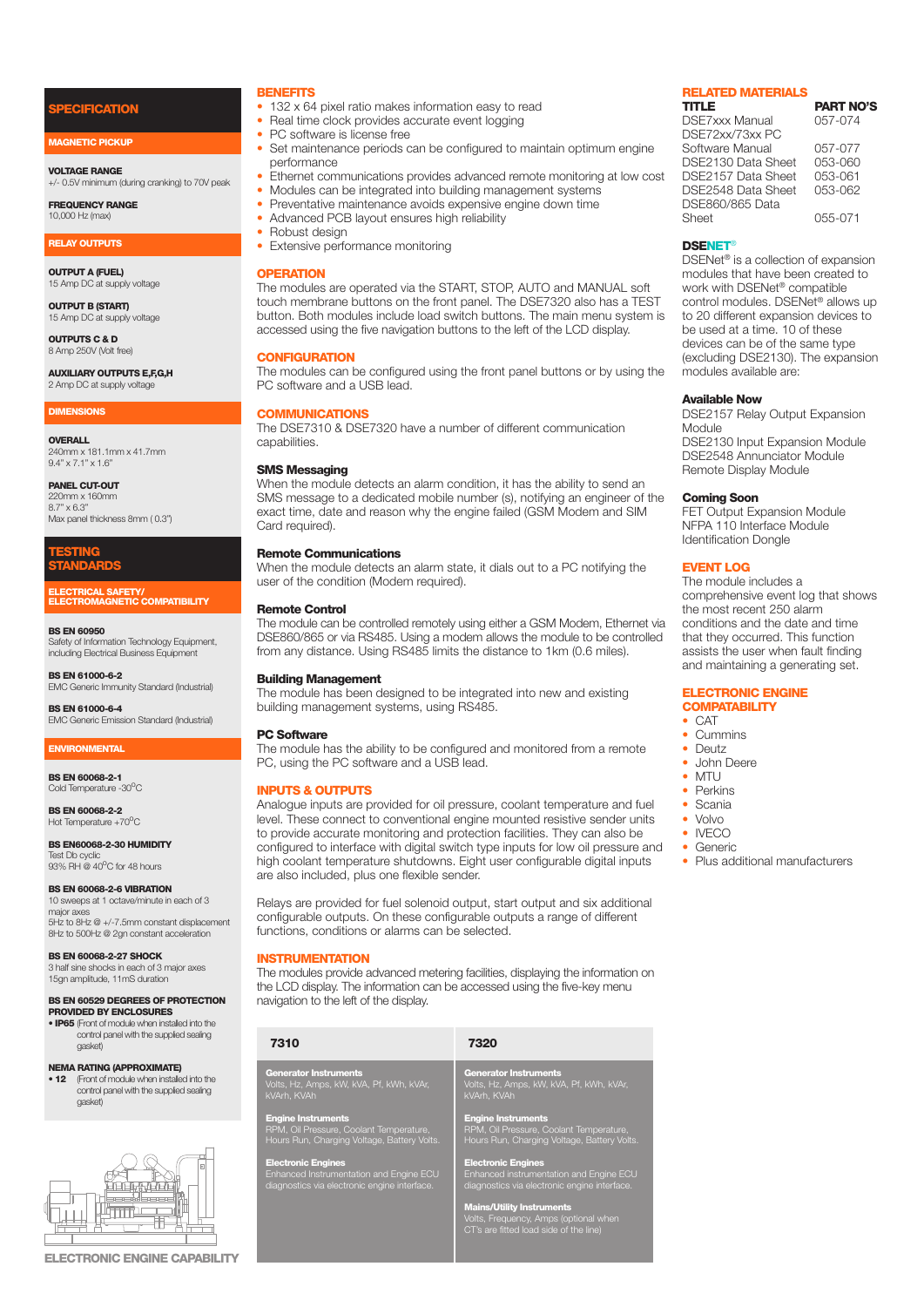

## **DSE7310 & DSE7320**